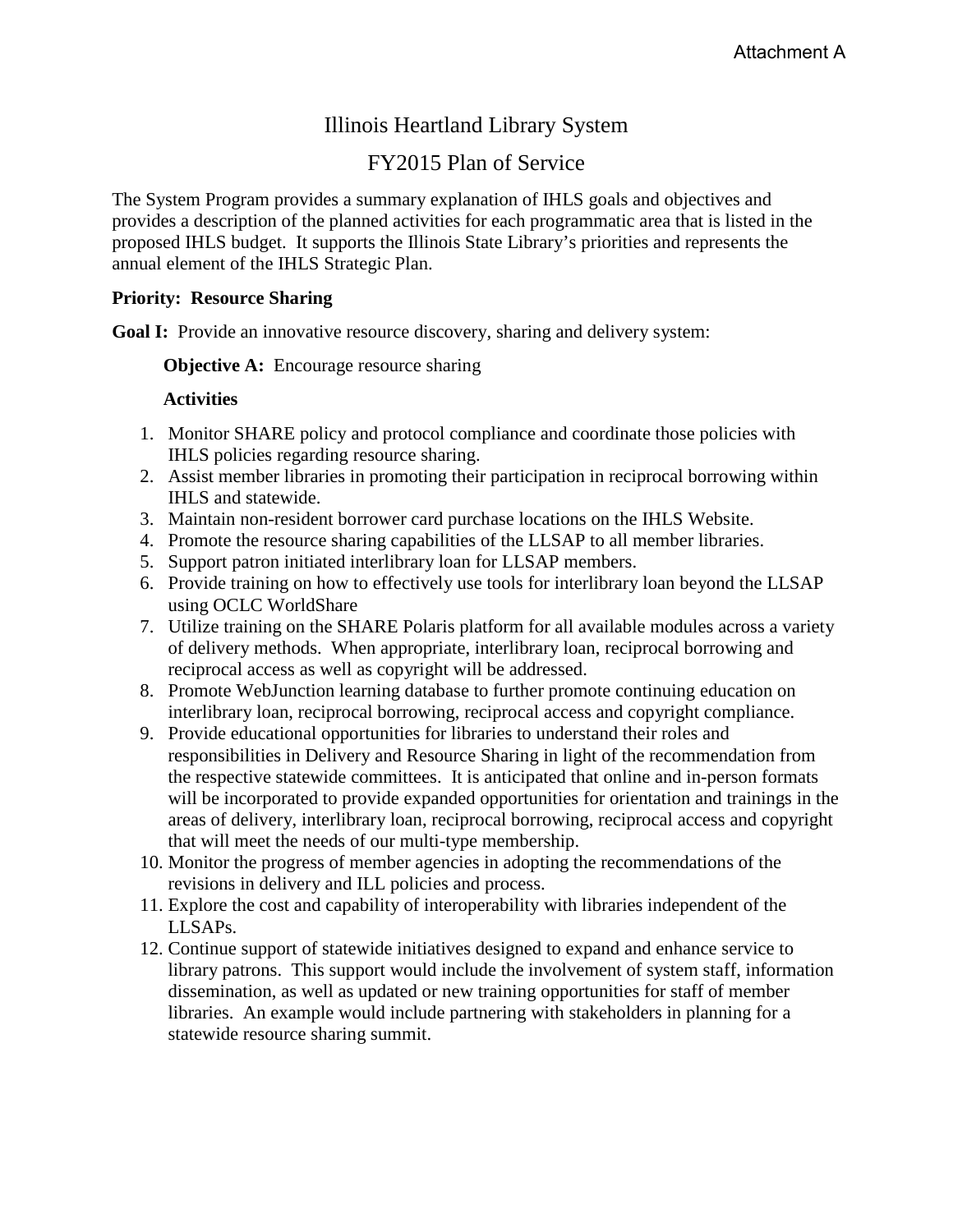**Objective B:** Provide a framework for members to participate in a state-of the-art integrated library system.

### **Activities**

- 1. Act as legal and financial authority for SHARE.
- 2. Manage the SHARE investment account.
- 3. Evaluate the impact of uniform cost sharing on all LLSAP members and consider a modified formula for FY2016.
- 4. Continue the evaluation of current LLSAP policies and the development of uniform policies for SHARE with the SHARE Executive Committee. Analyze trends in data and in the library marketplace to determine opportunities for changes and enhancements of LLSAP Services.
- 5. Continue participation in the Statewide E-Books Grant opportunity.
- 6. Apply for appropriate grants to provide enhancements to the SHARE catalog.
- 7. Employ a variety of instructional methods to allow SHARE members to work effectively and efficiently with the ILS, and other shared databases.
- 8. Promote new membership in the SHARE LLSAP through the *Growing Resource Sharing in IHLS Through Growing SHARE* grant. IHLS will continually consider opportunities to more fully involve these members in resource sharing.
- 9. Assist with the migration of libraries who do not wish to continue to participate in the SHARE LLSAP.
- 10. Evaluate established criteria for SHARE LLSAP membership levels.
- 11. Continue to support the SHARE Helpdesk to track concerns and technical issues with the Polaris software.
- 12. Continue to offer SHARE member libraries special IHLS SHARE group purchase prices for common third-party database products (e.g. Gale, Ebsco, Library Ideas, World Book). Available products and pricing information will be funneled through SHARE staff to all SHARE members. Ordering and invoicing will be coordinated by SHARE staff, thereby providing an incentive to vendors. A \$40.00 handling fee per database is assessed for cost recovery.
- 13. Continue the development and enhancement of the SHARE website to meet the informational and training needs of the IHLS libraries. Provide software and technical support for members of the LLSAP.

**Objective C:** Ensure the integrity of bibliographic records.

- 1. Maintain the requirement that all bibliographic records (with the exception of equipment, on order and E-book) must be OCLC derived records and have an OCLC control number to ensure database standards and mitigate duplicate records.
- 2. Support a Cataloging Center operation for SHARE Full members for copy and original cataloging of MARC bibliographic records and the creation of local authority records to enhance recovery. Service options are Cataloging Library (Full member meets continuing education requirements for cataloging staff and performs own cataloging); Barcoding A Library (Full member sends all new materials to Center for copy and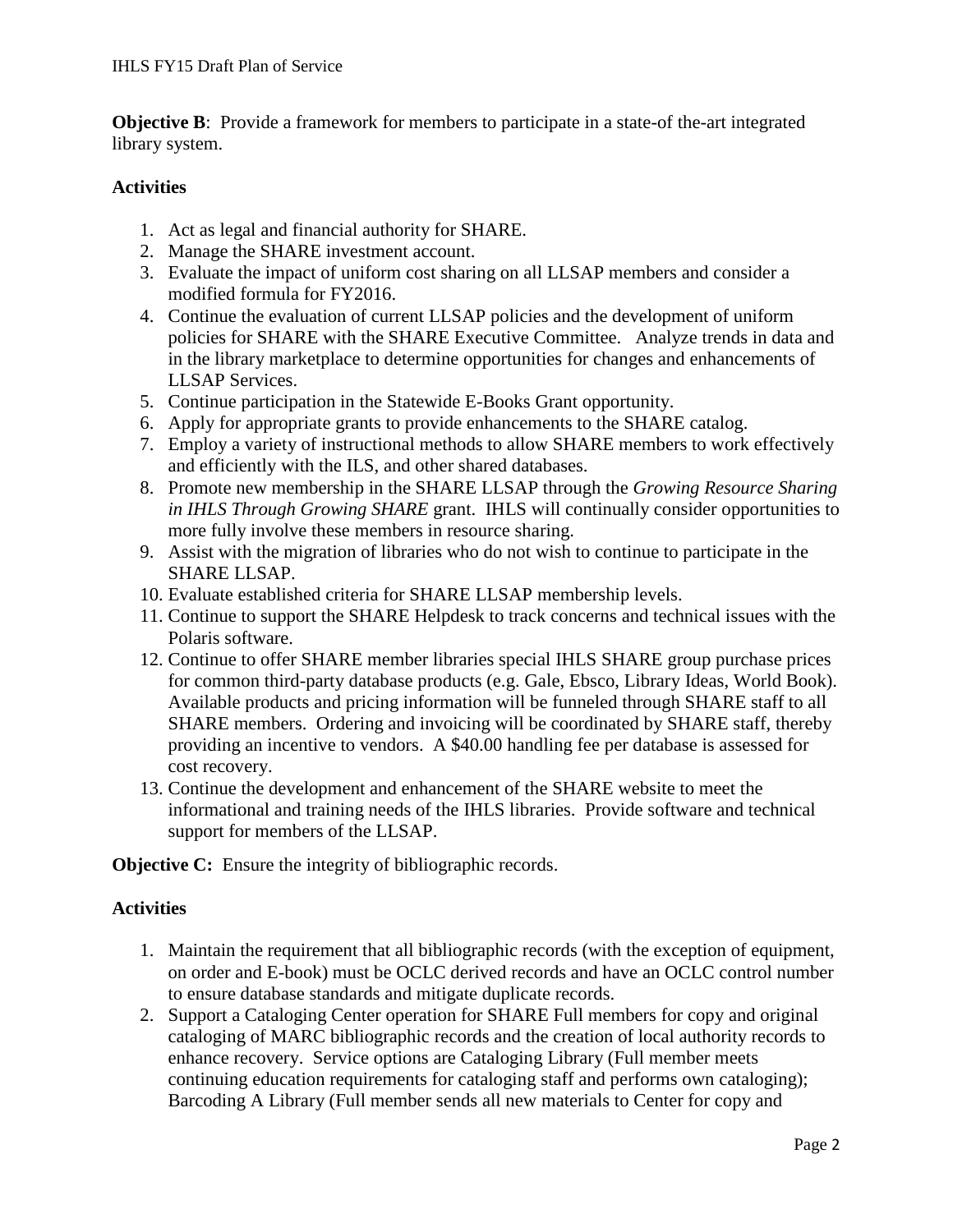original cataloging and assessed fee based on percentage of library's materials budget); Barcoding B Library (full member sends new materials as needed for original cataloging and assessed fee of \$10 per item cataloged). Any item that meets the Cataloging Maintenance Center's (CMC) eligible collections criteria for free cataloging is passed on to the CMC.

- 3. Provide appropriate training for cataloging.
- 4. Evaluate the current methods utilized for ensuring the quality of the database through cataloging.
- 5. Evaluate the efficacy and fee models associated with the Cataloging Center operation for possible revision.

**Objective D:** Operate Cataloging Maintenance Centers on behalf of libraries in Illinois.

### **Activities**

- 1. Fulfill NACO (Name Authority Cooperative Program of the PCC) obligation by creating a minimum of 100 name or uniform title authority records per year.
- 2. Continue support of LLSAP database cleanup efforts in LLSAP.
- 3. Cooperate with Illinois State Library staff to identify statewide cataloging needs and develop strategies to meet them, prioritizing statewide initiatives that require cataloging expertise to ensure statewide access and resource sharing assisting with projects as agreed upon.

**Goal II**: Provide a sustainable delivery system that provides the best service possible for Illinois libraries and their users.

**Objective A:** Ensure that IHLS delivery of library materials is accurate, timely, and meets member library needs.

- 1. Working in concert with ISL, RAILS and CARLI, continue the implementation of recommendations from the Delivery Advisory Committee.
- 2. Conduct quarterly counts of library materials and continue to refine the counting methodology.
- 3. Sort materials daily to ensure all materials are distributed during the next scheduled delivery.
- 4. Develop methods to deliver training to member libraries on labeling, packaging, and other preparation of library materials with the goal of improving delivery time.
- 5. Working in concert with ISL, RAILS, and CARLI, collect relevant delivery statistics and use them to improve and promote the service.
- 6. Continue to work collaboratively with RAILS to minimize size and type of tubs and other delivery containers, and number of different routing slips used.
- 7. Evaluate the average turn-around time that an item is in the IHLS delivery system and adjust as necessary, with the goal of reducing the time it takes for library patrons to receive requested library materials.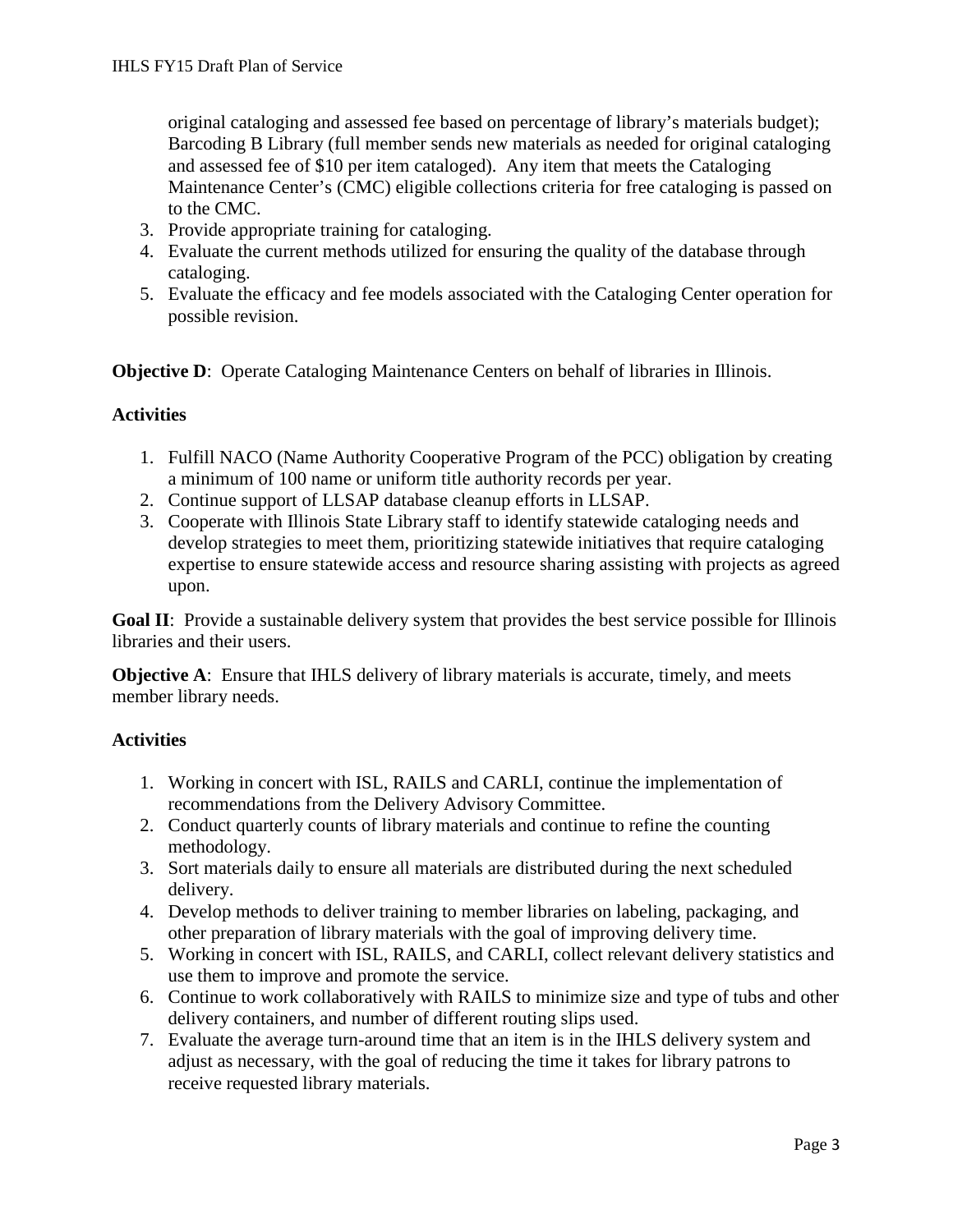- 8. Conduct an annual delivery satisfaction and needs survey of member libraries and solicit recommendations from individual member libraries. Adjustments will be made based on need and feasibility.
- 9. Evaluate the current delivery routes and adjust as needed to improve delivery efficiency using the fleet management system.
- 10. Evaluate and modify, as needed, the IHLS delivery standards to improve delivery services to member libraries.

**Objective B:** Leverage existing delivery resources.

# **Activities**

- 1. Evaluate the current delivery efficiency.
- 2. Optimize sorting processes.
- 3. Follow the delivery replacement schedule in which fleet vehicles are replaced when mileage exceeds 200,000 miles.
- 4. Develop and implement improved hiring practices and training for courier drivers and sorters that will include best practices in customer service, driving safely, ergonomics, and the handling of library materials.
- 5. Evaluate direct and overhead costs for sorting and delivery.

# **In FY 15**

- In addition to the routine workings of SHARE and other aspects of resource sharing, much energy in the upcoming fiscal year will be devoted to the implementation of the "*Growing Resource Sharing in IHLS Through Growing SHARE*" grant. This activity will involve staff at all levels as the grant is promoted and libraries are brought into the LLSAP.
- Consistent attention will be paid to the implementation of the recommendations of the statewide delivery committee. While this will involve change at the system level, it will also involve significant training for the membership. This will be supported at the system level by focused communication and multi-formatted training.
- Another focused area of activity will be the dissemination of the revised Interlibrary Loan Code. Changes and revisions will need to be highlighted and communicated in multiple ways to the membership.
- The continued promotion and growth of E-Read Illinois will be an additional focus of system services.

### **Priority: Illinois Machine Sublending Agency**

**Goal:** Provide good customer service and well maintained machines to patrons of the Talking Books Program.

**Objective:** Support the statewide machine lending program located in DuQuoin.

### **Activities**

1. Contract with the Illinois State Library to manage statewide services.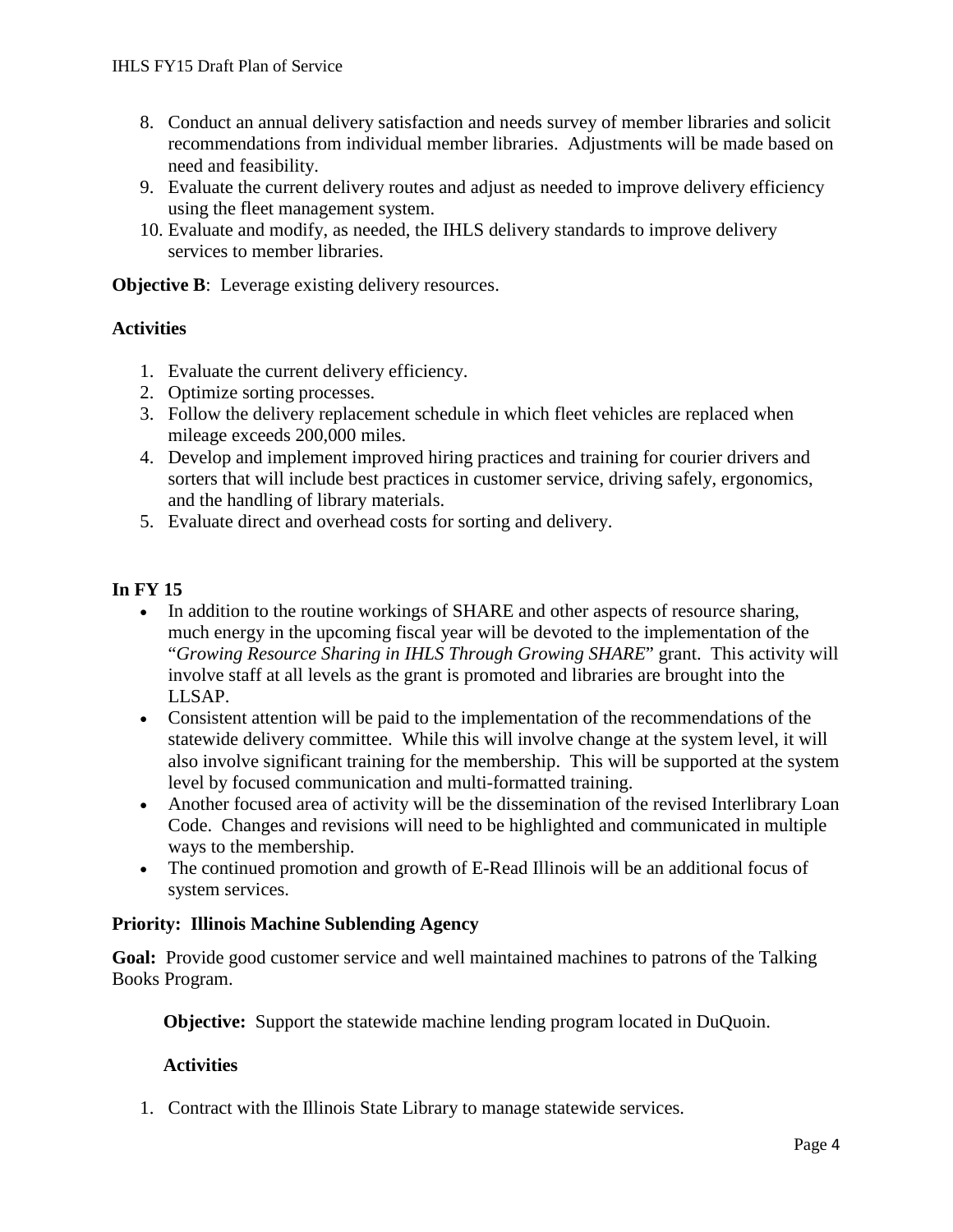- 2. Serve all persons eligible for service within the state of Illinois as stipulated in the agreement with NLS.
- 3. Participate in the planning, coordination and evaluation of Illinois Talking Book Service, and ensure appropriate provision of services by staying informed of current procedures and trends related to Talking Books, the National Library Services/Library of Congress and librarianship in general.
- 4. Ensure the efficient and successful provision of service in accordance with the Revised Standards and Guidelines.

# **In FY15**

• The department will move forward with new leadership and significant staff turnover.

### **Priority: Provide timely and pertinent information to member libraries**

**Goal**: Effective and Efficient communications with member libraries and partners.

**Objective A**: Provide various mechanisms to ensure good communications with member libraries and partners.

- 1. Hold face-to-face meetings to discuss system benefits as well as those benefits available to SHARE members.
- 2. Conduct an audit of IHLS communications to identify which communications are working well and which ones need improvement, and to identify other options or solicit suggestions.
- 3. Conduct visits to 20% of our more than 550 agencies. This goal would give IHLS staff the opportunity to arrange approximately 110 on-site visits. A particular area of focus would be those library agencies who have recently seen a change in leadership. Another target audience would be those libraries facing any challenges that might impact their membership status and their ability to receive system services. Also in consideration would be conversations with library boards or other administrative bodies who might request specific information from IHLS. School staffing has shifted dramatically in the last several years and working to ensure that population is informed about system services and membership criteria would have a broad-based impact. When appropriate, system staff will also be available to meet with special interest groups for the purpose of discussing membership criteria and system services.
- 4. Develop and organize internal tools that can be made available for staff meeting with membership. These would include information for new directors, system brochures, Talking Books information, etc.
- 5. Convene the Library Advisory Council.
- 6. Maintain an interactive website to assist member libraries in effective utilization of IHLS services and promote member forums.
- 7. Utilize web conferencing tools to support member communications such as Connect with Leslie which uses the Adobe Connect platform.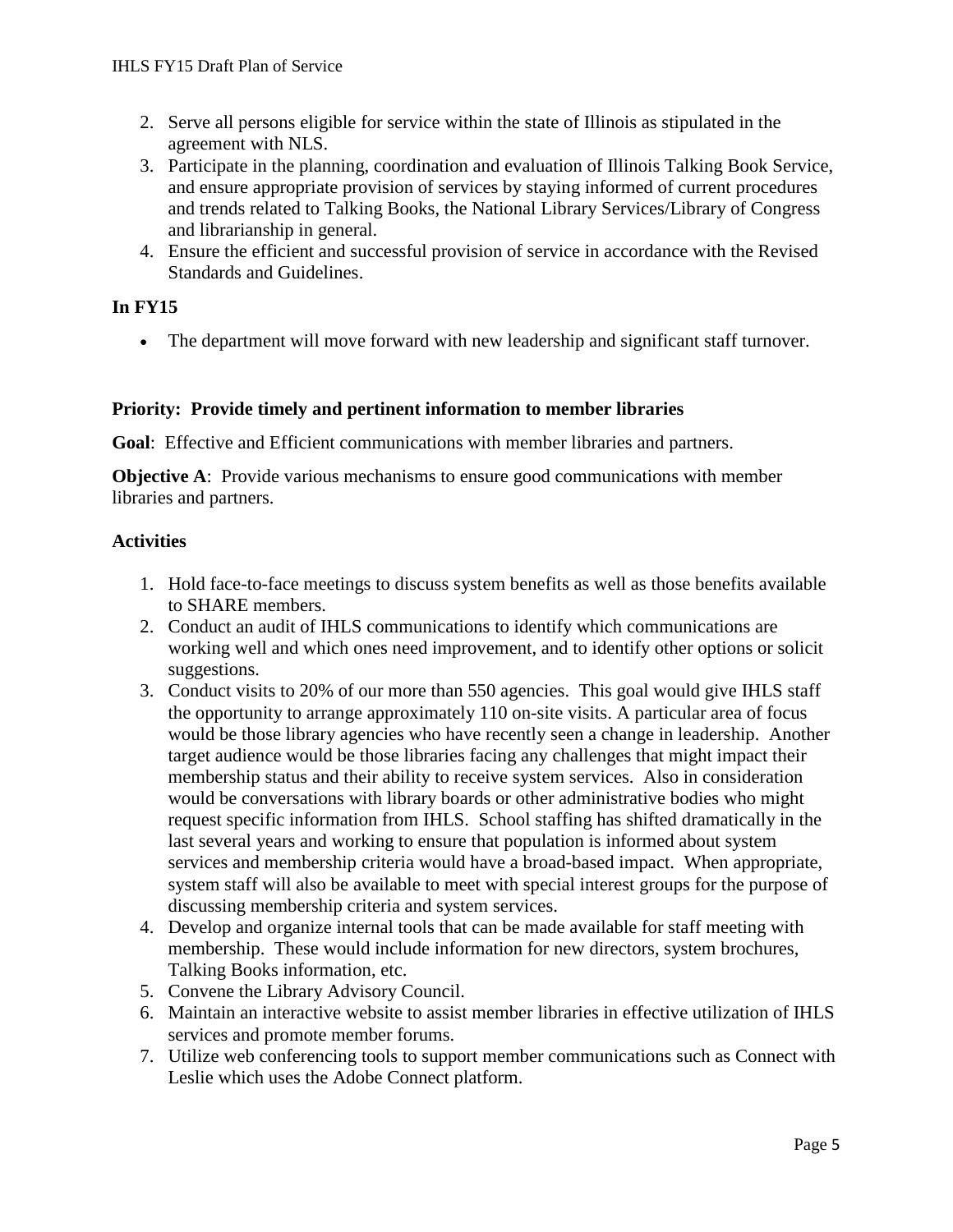- 8. Investigate feasibility of a membership web portal to consolidate information that is relevant to each member. The purpose of this portal would be to make agency specific information available for each member library.
- 9. Plan for an upgrade/replacement of the video conferencing equipment in Edwardsville.

# **In FY15**

- In concert with membership, system staff will strive to make communication with stakeholders as efficient and timely as possible.
- The role and function of the Advisory Council will be clarified.
- Attention will be given to the data collected from membership, what is still needed to better serve them and how best to organize and store that information effectively and efficiently.

# **Priority: Administrative Activities**

**Goal 1:** Ensure effective utilization of IHLS resources

### **Objective A:** Ensure fiscal accountability

- 1. Support the business operations of IHLS through monthly financial reports, payroll, accounts payable, and accounts receivable.
- 2. Review the financial policies and procedures and adjust as necessary.
- 3. Support management decisions through the development of budgets and the analysis of financial information.
- 4. Explore options for electronic payment of bills by libraries as well as electronic payments by IHLS.
- 5. Complete the development of a long-range plan founded on the core services supported by ISL and begin implementation. The plan will identify cost saving and revenue generating measures consistent with IHLS mission and goals.
- 6. Dispose of surplus equipment in a manner consistent with Illinois State guidelines.
- 7. In concert with the Illinois State Archives, continue to consolidate, archive and/or dispose of legacy and current system records. Order of preference is DuQuoin, Champaign and Edwardsville.
- 8. Maximize use of new accounting software to achieve improved financial record keeping.
- 9. Continue consolidation of all IHLS administrative records to a single location for efficiency. Establish an administrative file structure that follows a records retention schedule set by the Illinois State Archives and provides remote access for staff at other locations.
- 10. Provide cost recovery based continuing education opportunities for member libraries using external facilitators or presenters.
- 11. IHLS will ensure that at least one IHLS staff member and one board member attends one Illinois State Library or system training event in FY15.
- 12. Based on the consulting services plan developed in FY14, continue to explore opportunities for implementation in concert with the long-range plan.
- 13. Maintain IT support for IHLS staff including support of videoconferencing and Adobe Connect, as well as computer and server support.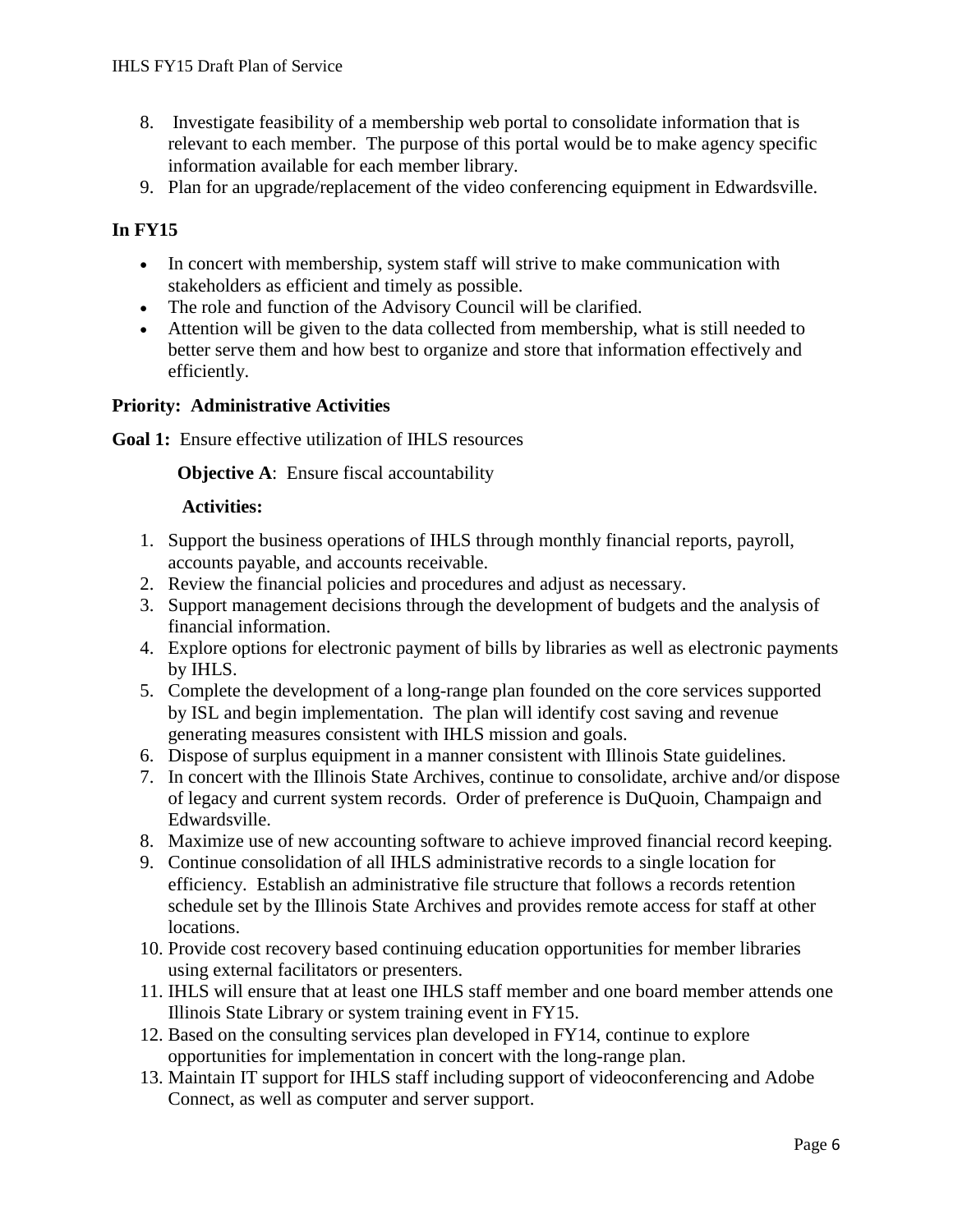- 14. Develop and implement a detailed telecommuting policy.
- 15. Continue to move services to our co-location facility in Champaign at the ICN POP site. All of the Polaris servers are located in the co-location site and other state-wide services such as Plinkit, DNS and other administrative websites will be moved there.

**Objective B:** Employ qualified, professional, accountable staff.

### **Activities**

- 1. Recruit and employ qualified personnel of diverse backgrounds to carry out the mission and goals of IHLS. Increase the applicant pool by participating in local community events, college job fairs and advertising current openings with culturally diverse media and professional organizations.
- 2. Continue development of the evaluation process and assign goals for 2015. Supervisors will have quarterly one-on-one meetings with employees to ensure each employee is on track with goals.
- 3. Develop and implement performance-based salary adjustments.
- 4. Implement an enhanced hiring process. Train managers/supervisors on interviewing techniques and tools. Create and implement employee orientation at all locations.
- 5. Provide training to staff in areas of management and content specific to their areas of responsibility. Develop a manager/supervisor 101 training to include employment law, employee relations, performance management and IHLS personnel code.
- 6. Seek and encourage participation in continuing education opportunities for staff as appropriate. Consider tuition reimbursement or enroll IHLS in Star program which enables employees to attend workshop or courses for one fee.
- 7. Provide all-staff training retreat focused on staff collaboration and customer service.
- 8. Continue monthly staff meetings as well as expand the Hi-Five local meetings that can update staff in each location about weekly activities.
- 9. Develop and implement a wellness program.

**Goal II:** Partner with the Illinois State Library and other organizations to support statewide services.

**Objective A:** Maintain the accounting operation for the ILLINET OCLC grant.

### **Activities**

- 1. Ensure adequately trained, professional staff are assigned to this project.
- 2. Provide required grant applications and reports in a timely manner.
- 3. Provide administrative support.

**Objective B:** Work cooperatively with ILS, RAILS and other stakeholder to provide excellent library services.

# **Activities**

1. Support member libraries in working through the EDGE initiative process.